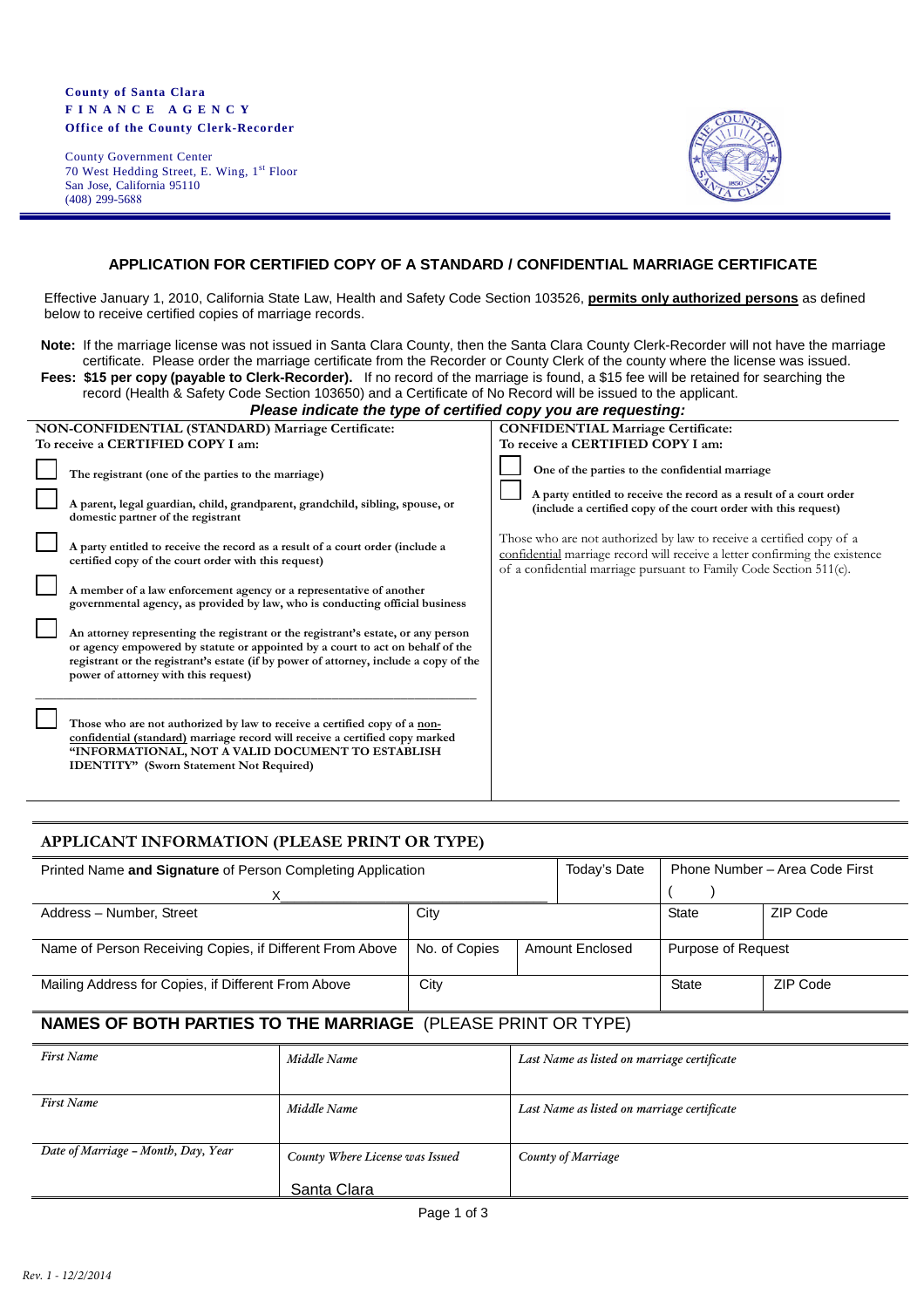# *SWORN STATEMENT*

**(Required for certified copy of record. This Sworn Statement is not required when requesting an Informational certified copy which is not valid to establish identity)**

**\*Any member of a law enforcement agency or a representative of a state or local government agency, as provided by law, who orders a copy of a record to which subdivision (a) applies in conducting official business must complete the Sworn Statement, however, they may not be required to have their signature on the Sworn Statement acknowledged by a Notary Public.**

> I, \_\_\_\_\_\_\_\_\_\_\_\_\_\_\_\_\_\_\_\_\_\_\_\_\_\_\_\_\_\_\_\_\_, declare under penalty of perjury under the laws of the State of California, (Printed Name)

that I am an authorized person, as defined in California Health and Safety Code Section 103526 (c) / Family Code Section 509, and am eligible to receive a certified copy of the marriage certificate of the following individual(s):

| Name of Both Parties Listed on the Marriage Certificate                                                                                                                                                                                             | Your Relationship to the Parties Listed on<br>the Marriage Certificate |
|-----------------------------------------------------------------------------------------------------------------------------------------------------------------------------------------------------------------------------------------------------|------------------------------------------------------------------------|
|                                                                                                                                                                                                                                                     |                                                                        |
|                                                                                                                                                                                                                                                     |                                                                        |
|                                                                                                                                                                                                                                                     |                                                                        |
|                                                                                                                                                                                                                                                     |                                                                        |
| (The remaining information must be completed in the presence of a Notary Public or County Clerk staff.)                                                                                                                                             |                                                                        |
| Subscribed to this $\underbrace{\hspace{2cm}}_{(Day)}$ day of $\underbrace{\hspace{2cm}}_{(Month)}$ , 20, at $\underbrace{\hspace{2cm}}$ San Jose (City)                                                                                            |                                                                        |
|                                                                                                                                                                                                                                                     | (State)                                                                |
|                                                                                                                                                                                                                                                     | (Signature of person requesting certified copy)                        |
|                                                                                                                                                                                                                                                     |                                                                        |
| Note: A notary public or other officer completing this certificate verifies only the identity of the individual who signed the<br>document to which this certificate is attached, and not the truthfulness, accuracy, or validity of that document. |                                                                        |
|                                                                                                                                                                                                                                                     |                                                                        |
|                                                                                                                                                                                                                                                     |                                                                        |
| <b>CERTIFICATE OF ACKNOWLEDGMENT</b>                                                                                                                                                                                                                |                                                                        |
| $\overline{\phantom{a}}$ ss                                                                                                                                                                                                                         |                                                                        |
|                                                                                                                                                                                                                                                     |                                                                        |
| On ___________________, before me, ____<br>(Insert your name and title)                                                                                                                                                                             |                                                                        |
|                                                                                                                                                                                                                                                     |                                                                        |
| basis of satisfactory evidence to be the person(s) whose name is/are subscribed to the within instrument and acknowledged to me                                                                                                                     |                                                                        |
| that he/she/they executed the same in his/her/their authorized capacity(ies), and that by his/her/their signature(s) on the instrument                                                                                                              |                                                                        |
| the person(s), or the entity upon behalf of which the person(s) acted, executed the instrument.                                                                                                                                                     |                                                                        |
| I certify under PENALTY OF PERJURY under the laws of the State of California that the foregoing paragraph is true and<br>correct.                                                                                                                   |                                                                        |

NOTARY SIGNATURE

\_\_\_\_\_\_\_\_\_\_\_\_\_\_\_\_\_\_\_\_\_\_\_\_\_\_\_\_\_\_\_\_\_\_\_\_\_\_\_\_\_\_\_\_\_\_\_\_\_\_